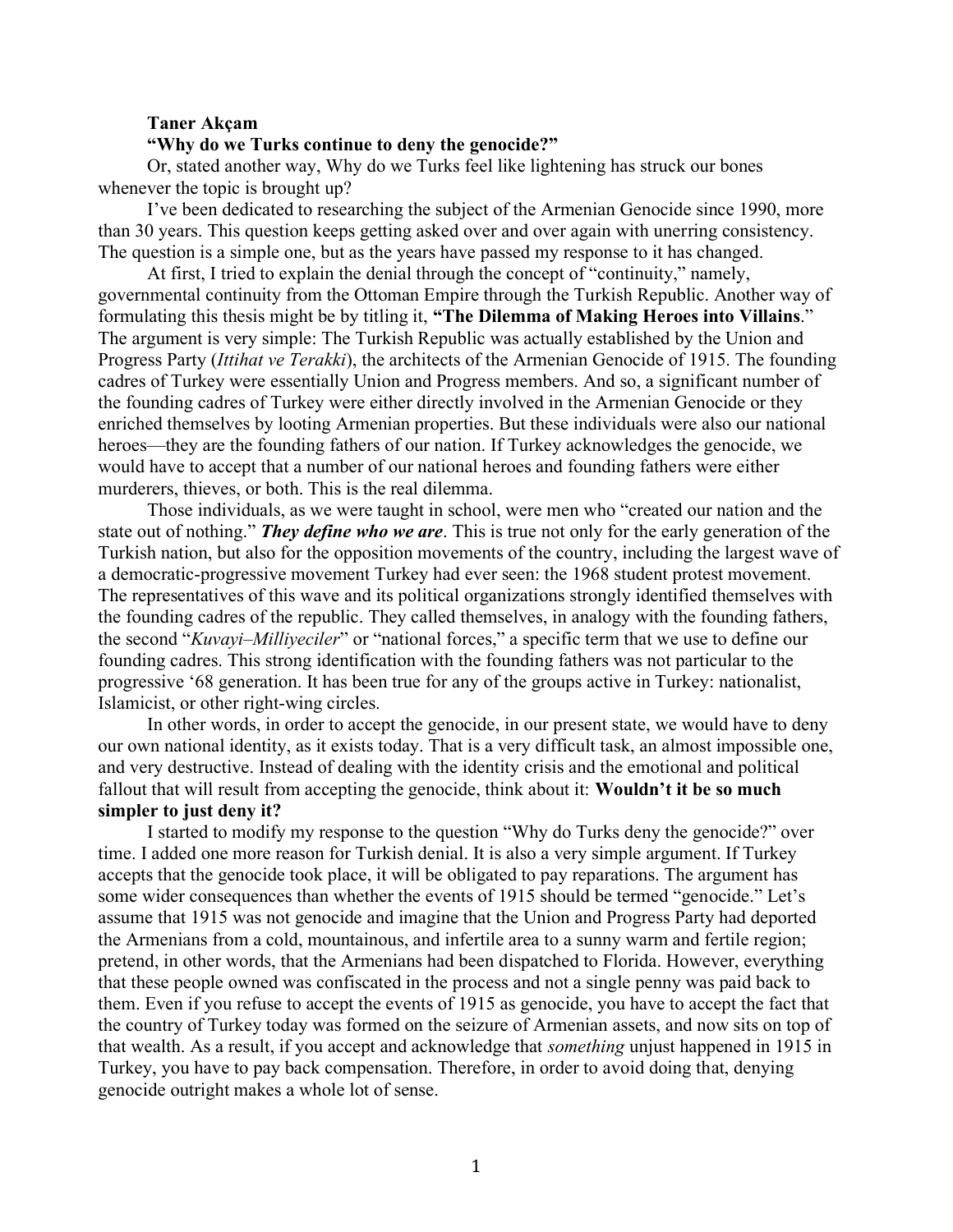I have continued to add some additional factors to explain Turkish denials, such as the phenomenon that occurs when you repeat a lie. Even in ordinary daily life, how easy is it to reverse yourself once you've told a lie? The lie about genocide has a history of decades and has become calcified. A state that's been lying for 90 years can't simply reverse course. Even when you know you're telling untruths, they acquire the veneer of reality after so many years.

But these points are only useful for explaining why the *state* has continued to deny the genocide. As the years passed, I started to write that the term "Turkish denial" was inadequate for fully explaining the situation. I questioned the validity of the use of the term "Turks" to reflect a homogeneous entity that defines not only the people of Turkey but the state of Turkey, as well. I suggested making a distinction between state policy and the attitude of the people of Turkey towards genocide. I argued that the term "denial" was adequate in explaining state policy, but not that of society. The attitude of society should more accurately be portrayed as one of ignorance, apathy, fatalism, reticence, and silence, rather than denial.

Turkish society is not a monolithic block and can be considered analogous to a train. It's made up of lots of different cars, and each car represents a different sub-cultural ethnicity with a different attitude towards what happened in 1915. I've stated many times that a large portion of Kurds, Dersimians, and Alewites have accepted the reality of what happened in 1915, and that the real problem is that these different groups have not been able to express their thoughts on it in a way that was forceful, firm, and especially written. I used the terms silence and avoidance not only in the sense of a single attitude that is jointly held by all segments of society, but also to mean not openly taking a stance toward the official state narrative. One has to accept that all of these distinctions are important, and perhaps vital, to understanding the development of civil society in Turkey today, but that they are still not enough to explain why denialism is such a dominant part of the cultural landscape in Turkey.

So, my thinking has begun to change, yet again, recently. I don't mean to say that my previous explanations were necessarily incorrect. Just the opposite: I still believe that these factors play a major role in the denial of the Armenian Genocide. However, I have now started to think that the matter seems to have roots in something much deeper and almost existentialist, which covers the state as much as the society. The answer to the question seems to lie in a duality between existence and non-existence—or, as Hamlet would say, "to be or not to be." I believe our existence as a state and a society translates into their—Christians in Anatolia—non-existence, or not-being. To accept what happened in 1915 means you have to accept the existence of them— Christians—on Turkish territory, which is practically like announcing our non-existence, because **we owe our being to their non-existence**. Let me explain.

In order to provide more clarity, I would like to introduce Habermas to the topic. Habermas points out that within the social tissue and institutions of societies resides a "secret violence," and this "secret violence" creates a structure of communication that the entire society identifies with.<sup>[1]</sup> Through this way of "collective communication," the restrictions and exclusion of certain topics from public discourse are effectively institutionalized and legitimized. What is meaningful to note here is that this structure is not imposed on the society by the rulers but is accepted and internalized by those who are ruled. There is a silent consensus in the society.

I would like to borrow another term from author Elias Siberski to shed some light on this condition–"communicative reality" (*die kommunikative Wirklichkeit*). Siberski uses this term to describe a very important characteristic of secretive organizations.<sup>2</sup> According to Siberski, secretive organizations create an internal reality through a method of communication that is totally different from the real world. The situation in Turkey today resembles this very closely. As a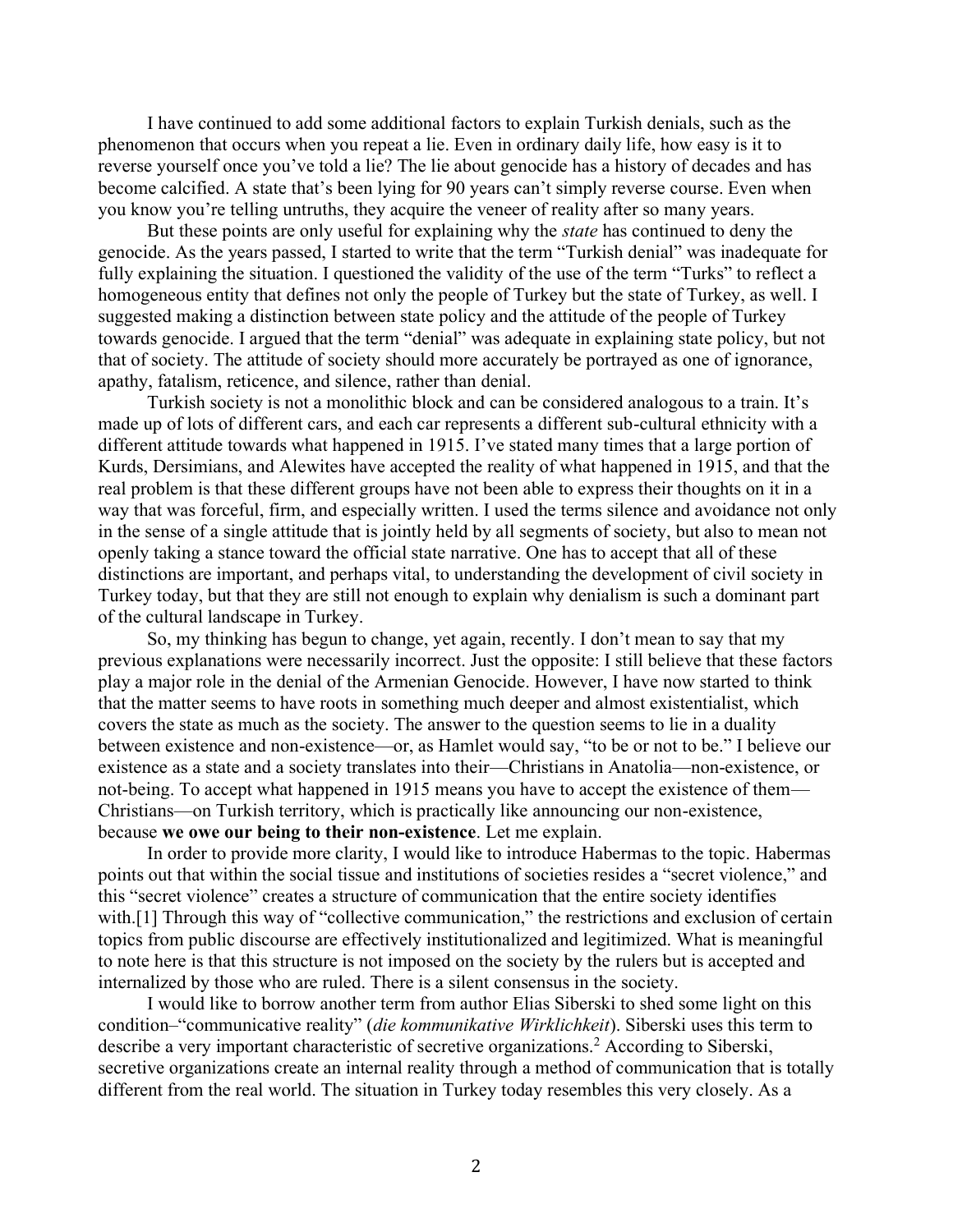society, we are like a secret organization. Since the establishment of our republic we have created a "communicative reality," which sets out our way of thinking and existence over "state and nation." It gives shape to our emotions and defining belief systems, or, in other words, our entire social-cultural net of relations. In sum, the things that make us who we are or at a minimum who *we think* we are. What is important to note is the gap between this "communicative reality" and actual reality.

In the end, this "communicative reality" has given us speakable and unspeakable worlds and has created a collective secret that covers our entire society like a glove. It has created one big gigantic black hole. We are, today, a reality that possesses a "black hole." This existence of a huge "black hole," or the possession of a "collective secret," or creation of a "coalition of silence" these are the terms that define who we are… We simply eradicated everything Christian from this reality. This is how we teach Ottoman history in our schools, this is how we produce intellectualcultural works about our society.

My opinion is that the secret behind the denial of the Armenian Genocide, or the *unspeakableness* of it, lies somewhere in here. What happened in 1915 is Turkish society's collective secret, and genocide has been relegated to the "black hole" of our societal memory. Since the founding of the Republic of Turkey, all of us, rightists and leftists, Muslim, Alewite, Kurds, and Turks, have created a collective "coalition of silence" around this subject, and we don't like being reminded of this hidden secret that wraps around us like a warm, fuzzy blanket. The reminders have an annoying irritating quality and we feel confronted by a situation that leaves us unsure of what to do or say.

Because, if we are forced to confront our history, everything—our social institutions, mentalities, belief systems, culture, and even the language we use—will be open to question. The way a society perceives itself is going to be questioned from top to bottom. As a result, we don't appreciate the "reminders." We view reminders as "force," and react quite negatively to them. All of us, rightist and leftist, search for excuses, but we together seem to be crying out, as if in chorus, "Here we are minding our own business, not bothering anyone, when you appeared out of nowhere. Where did *you* come from?" It is as if we, as a nation, are making this collective statement: "If you think we are going to destroy the social-cultural reality we created with such great care over 95 years, with one swipe of a pen, think again!"

The Armenian Genocide is a part of a more general framework that is directly related to our existence. The republic and the society of Turkey today have been constructed upon the removal of Christians—the destruction of an existence on a territory that we call our homeland. Since we have established our existence upon the non-existence of another, every mention of that existence imparts fear and anxiety in us. The difficulty we have in our country with speaking about the Armenian issue lies within this existence-non-existence duality. If you're looking for an example that comes close to this, you don't need to look far: The history of the Native Americans in the U.S. bears similarities.

So, I think we have to reverse the question: The central question is not *why* Turkey denies the genocide, but whether we the people of Turkey are ready, as a state and as a society, to deny our present state of existence. It seems that the only way we can do that is by repudiating how we came to be and by creating a new history of how we came to exist. Are we capable of doing that? That's the true question.

## **Notes**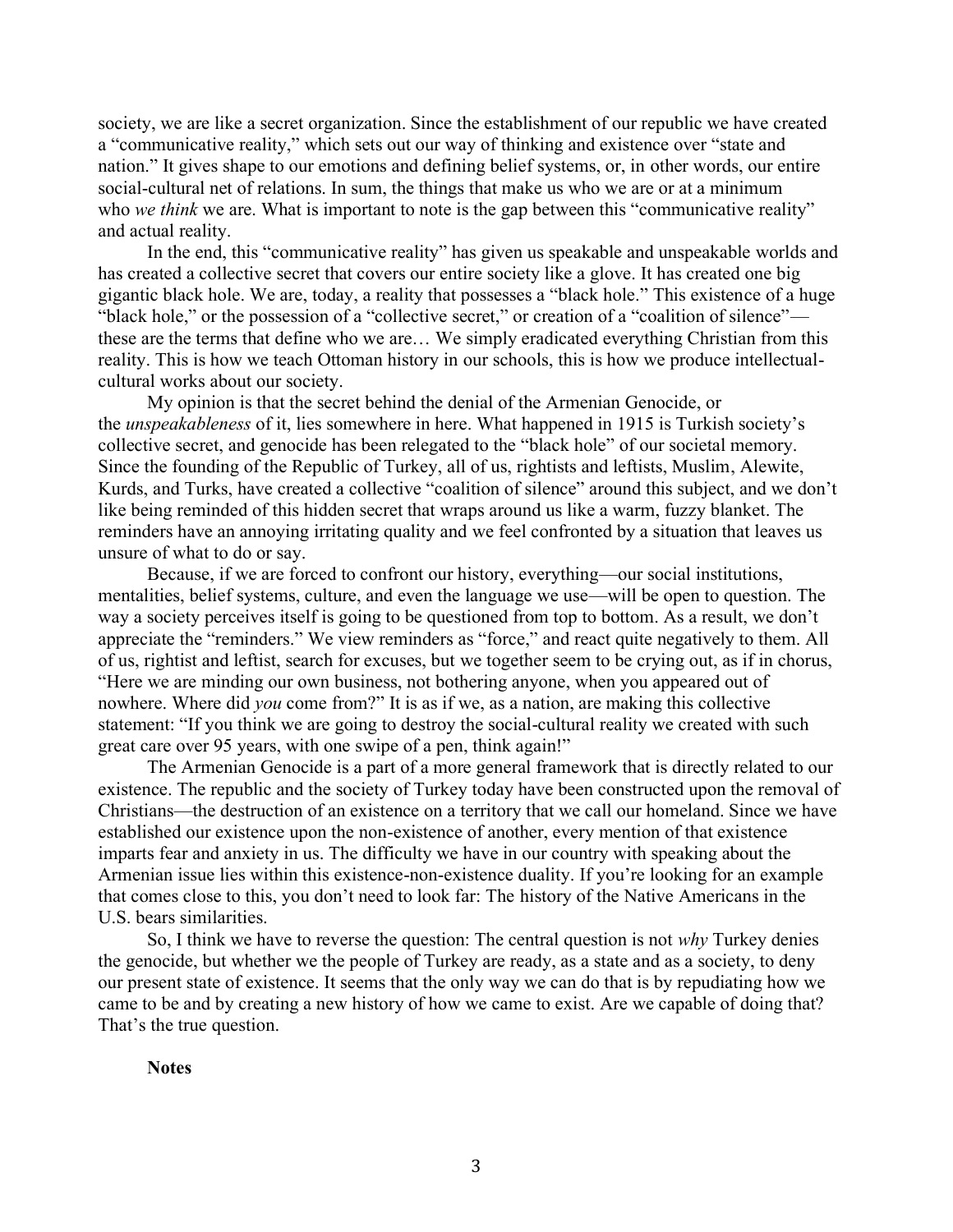[1] Jürgen Habermas, "Die Utopie des guten Herrschers," in: Habermas, *Kultur and Kritik (Frankfurt a.M., 1973)*, p. 386-7.

2 Elias Siberski*, Untergrund und Offene Gesellschaft, Zur Fragen der strukturellen Deutung des sozialen Phänomens (Stuttgart, 1967*), p. 51

# **Taner Akçam**

## **"Warum leugnen wir Türken noch immer den Völkermord?"**

Oder anders formuliert: Warum haben wir Türken das Gefühl, vom Blitz getroffen zu werden, wann immer das Thema dieses Genozids zur Sprache kommt?

Ich beschäftige mich seit 1990, also seit mehr als 30 Jahren, mit dem Thema des Völkermords an den Armeniern. Diese Frage wird mir immer wieder gestellt, und zwar mit großer Regelmäßigkeit. Die Frage ist einfach, aber mit den Jahren hat sich meine Antwort darauf verändert.

Zunächst habe ich versucht, die Leugnung mit dem Konzept der "Kontinuität" zu erklären, also mit der staatlichen Kontinuität vom Osmanischen Reich bis zur Türkischen Republik. Eine andere Möglichkeit, diese These zu formulieren, wäre, sie mit dem Titel zu versehen: **"Das Dilemma, Helden zu Schurken zu machen".** Das Argument ist sehr schlicht: Die Türkische Republik wurde in Wirklichkeit von der Partei Einheit und Fortschritt (Ittihat ve Terakki) gegründet. Sie waren zugleich die Architekten des Völkermords an den Armeniern von 1915. Die Gründungskader der Türkei waren im Wesentlichen Mitglieder des Komitees für Einheit und Fortschritt. Und so war eine beträchtliche Anzahl der Gründungskader der Türkei entweder direkt am Völkermord an den Armeniern beteiligt oder sie bereicherten sich durch die Plünderung armenischen Eigentums. Aber diese Personen waren zugleich unsere Nationalhelden - sie sind die Gründerväter unserer Nation. Falls die Türkei den Völkermord anerkennt, müssten wir akzeptieren, dass eine Reihe unserer Nationalhelden und Gründerväter entweder Mörder oder Diebe, oder beides waren. Das ist das eigentliche Dilemma.

Wie uns in der Schule beigebracht wurde, waren diese Personen Männer, die "unsere Nation und den Staat aus dem Nichts geschaffen haben". **Sie bestimmen, wer wir sind.** Das gilt nicht nur für die frühe Generation der türkischen Nation, sondern auch für die Oppositionsbewegungen des Landes, einschließlich der größten Welle einer demokratisch-progressiven Bewegung, die die Türkei je gesehen hat: die Studentenprotestbewegung von 1968. Die Vertreter dieser Bewegung und ihrer politischen Organisationen identifizierten sich stark mit den Gründerkadern der Republik. Sie nannten sich in Analogie zu den Gründervätern die zweiten "Kuvayi-Milliyeciler" oder "nationalen Kräfte", ein spezifischer Begriff, den wir zur Definition unserer Gründerkader verwenden. Diese starke Identifikation mit den Gründervätern war keine Besonderheit der progressiven 68er-Generation. Sie gilt für alle Gruppen, die in der Türkei aktiv sind: nationalistische, islamistische oder andere rechte Kreise.

Mit anderen Worten: Um den Völkermord zu bekennen, müssten wir unsere eigene nationale Identität, wie sie heute besteht, verleugnen. Das ist eine sehr schwierige Aufgabe, beinahe unmöglich und sehr zerstörerisch. Anstatt sich mit der Identitätskrise und den emotionalen und politischen Auswirkungen zu befassen, die sich aus der Anerkennung des Völkermords ergeben werden, sollten wir darüber nachdenken: **Wäre es nicht viel einfacher, den Genozid einfach zu leugnen?**

Im Laufe der Zeit habe ich meine Antwort auf die Frage "Warum leugnen die Türken den Völkermord?" geändert. Ich habe einen weiteren Grund für die türkische Leugnung hinzugefügt.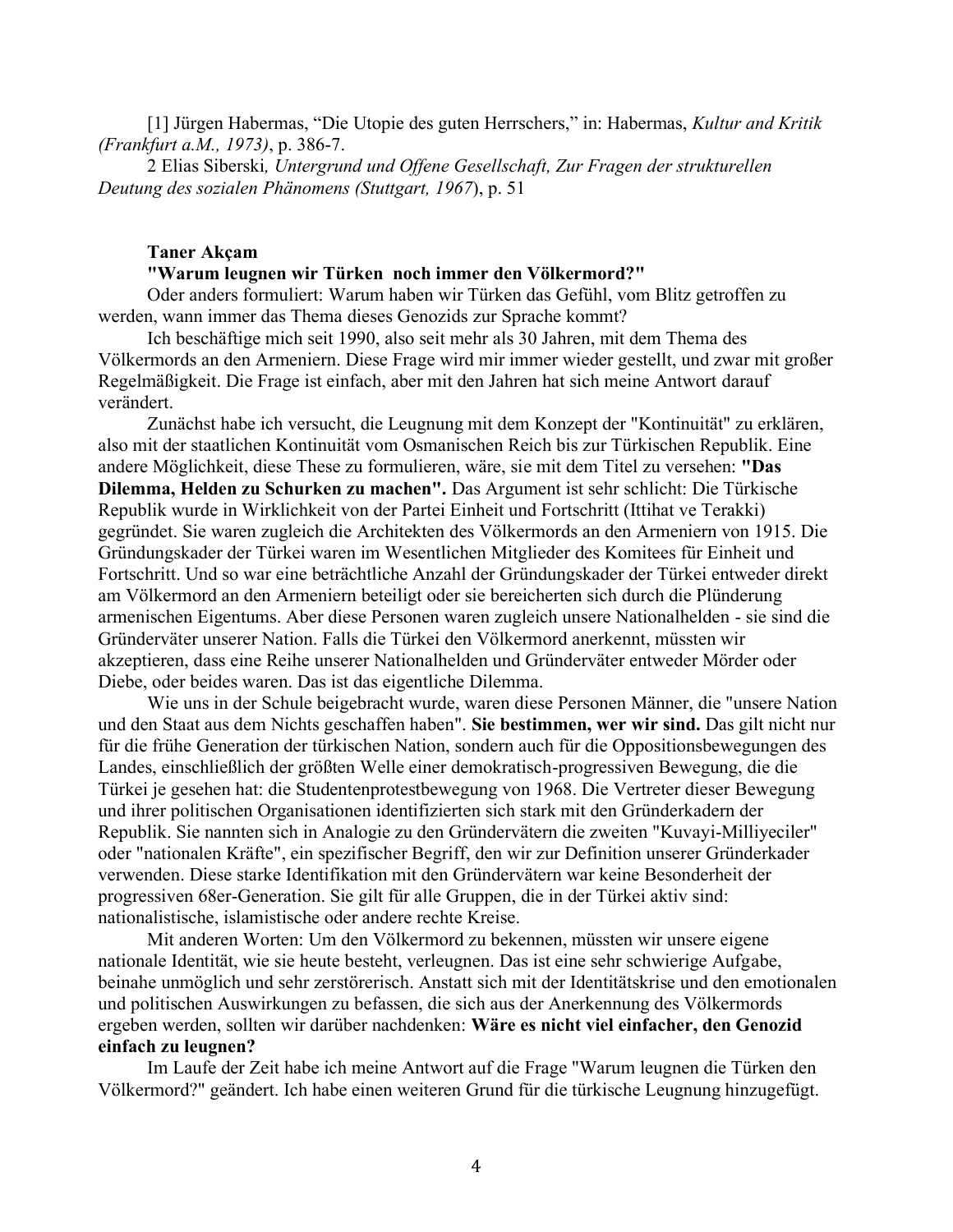Es ist ebenfalls ein sehr banales Argument. Falls die Türkei anerkennt, dass der Völkermord stattgefunden hat, ist sie verpflichtet, Reparationen zu zahlen. Das Argument hat einige weitreichendere Konsequenzen als die Frage, ob die Ereignisse von 1915 als "Völkermord" bezeichnet werden sollten. Nehmen wir an, 1915 sei kein Völkermord erfolgt, und stellen wir uns vor, die Partei Einheit und Fortschritt hätte die Armenier aus einer kalten, gebirgigen und unfruchtbaren Gegend in eine sonnige, warme und fruchtbare Region deportiert; stellen wir uns also vor, die Armenier wären nach Florida geschickt worden. Dabei wurde jedoch alles, was diese Menschen besaßen, staatlicherseits beschlagnahmt, und kein einziger Pfennig wurde an sie zurückbezahlt. Selbst wenn Sie die Ereignisse von 1915 nicht als Völkermord anerkennen wollen, müssen Sie die Tatsache akzeptieren, dass der heutige Staat Türkei auf der Beschlagnahme armenischen Vermögens gegründet wurde und bis heute auf diesem Reichtum sitzt. Wenn man also akzeptiert und anerkennt, dass 1915 in der Türkei Unrecht geschehen ist, muss man eine Entschädigung zahlen. Um dies zu vermeiden, ist es folglich sehr zweckmäßig, den Völkermord schlichtweg abzustreiten.

Ich habe noch einige weitere Faktoren hinzugefügt, um die türkischen Leugnungen zu erklären, wie zum Beispiel das Phänomen, das auftritt, wenn man eine Lüge wiederholt. Wie schwer ist es selbst im Alltag, eine Lüge zu revidieren, wenn man sie einmal ausgesprochen hat? Die Lüge über den Völkermord hat eine jahrzehntelange Geschichte und hat sich verfestigt. Ein Staat, der seit 90 Jahren lügt, kann nicht einfach seinen Kurs ändern. Selbst wenn man weiß, dass man Unwahrheiten erzählt, bekommen sie nach so vielen Jahren den Anschein von Realität.

Aber diese Punkte dienen bloß der Erklärung, warum der Staat den Völkermord fortgesetzt geleugnet hat. Im Laufe der Jahre begann ich zu schreiben, dass der Begriff "türkische Leugnung" nicht ausreicht, um die Situation umfassend zu erklären. Ich stellte die Gültigkeit der Anwendung des Begriffs "Türken" in Frage, der eine homogene Einheit widerspiegelt, die nicht nur das türkische Volk, sondern auch den türkischen Staat einschließt. Ich schlug vor, zwischen der staatlichen Politik und der Haltung der türkischen Bevölkerung zum Völkermord zu unterscheiden. Ich argumentierte, dass der Begriff "Leugnung" geeignet sei, die staatliche Politik zu erklären, nicht aber die der Gesellschaft. Die Haltung der Gesellschaft sollte eher als eine der Ignoranz, der Gleichgültigkeit, des Fatalismus, der Abneigung und des Schweigens und nicht als Leugnung beschrieben werden.

Die türkische Gesellschaft ist kein monolithischer Block und kann als ein Zug betrachtet werden. Er besteht aus vielen verschiedenen Waggons, und jeder Waggon steht für eine andere subkulturelle Ethnie mit einer anderen Sichtweise auf die Geschehnisse von 1915. Ich habe schon oft gesagt, dass ein großer Teil der Kurden, Dersimer und der Aleviten die Realität der Ereignisse von 1915 akzeptiert hat und dass das eigentliche Problem darin besteht, dass diese verschiedenen Gruppen nicht in der Lage waren, ihre Gedanken dazu in einer energischen, konsequenten und vor allem schriftlichen Form zu äußern. Ich habe die Begriffe Schweigen und Vermeiden nicht nur im Sinne einer einheitlichen Haltung verwendet, die von allen Teilen der Gesellschaft gemeinsam vertreten wird, sondern auch im Sinne einer nicht offen geäußerten Haltung gegenüber der offiziellen staatlichen Erzählung. Man muss zugeben, dass all diese Unterscheidungen wichtig und vielleicht sogar entscheidend sind, um die Entwicklung der Zivilgesellschaft in der heutigen Türkei zu verstehen, dass sie aber immer noch nicht ausreichen, um zu erklären, warum der Leugnungsgedanke ein so dominanter Teil der kulturellen Landschaft in der Türkei ist.

Daher hat sich mein Denken in jüngster Zeit wieder einmal gewandelt. Damit will ich nicht sagen, dass meine früheren Erklärungen unbedingt falsch waren. Ganz im Gegenteil: Ich bin nach wie vor der Meinung, dass diese Faktoren bei der Leugnung des Völkermordes an den Armeniern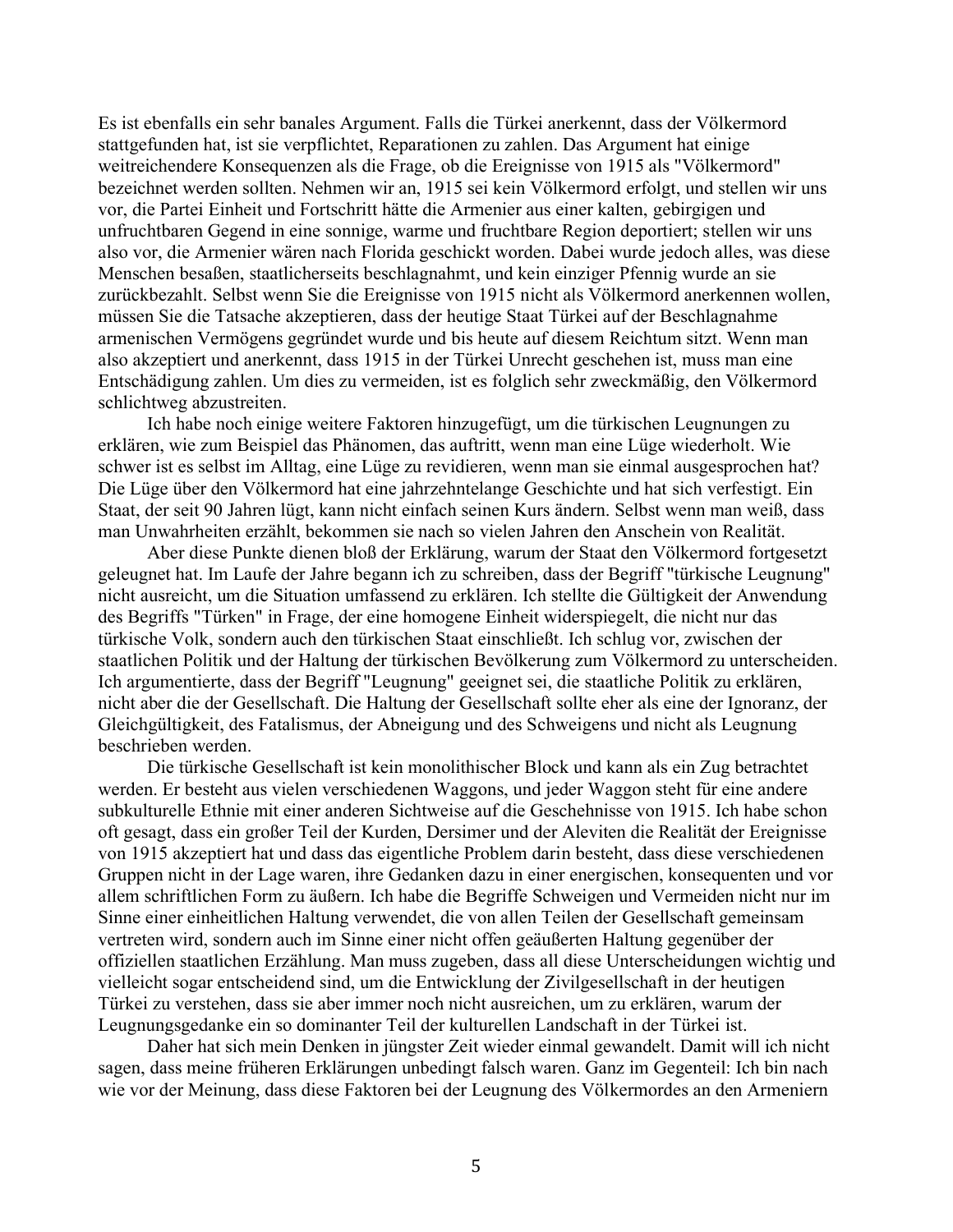eine wesentliche Rolle spielen. Allerdings bin ich inzwischen zu der Überzeugung gelangt, dass die Angelegenheit in etwas viel Tieferem, fast Existenziellem wurzelt, das sowohl den Staat als auch die Gesellschaft betrifft. Die Antwort auf die Frage scheint in einer Dualität zwischen Existenz und Nichtexistenz zu liegen - oder, wie Hamlet es ausdrücken würde, "zu sein oder nicht zu sein". Ich glaube, dass unsere Existenz als Staat und als Gesellschaft mit ihrer - der Christen in Anatolien - Nichtexistenz bzw. ihrem Nicht-Sein gleichzusetzen ist. Falls man die Geschehnisse von 1915 als Faktizität akzeptiert, muss man folgerichtig die Existenz dieser Christen auf türkischem Gebiet akzeptieren, was praktisch bedeutet, dass wir unsere Nichtexistenz verkünden, **denn wir verdanken unser Dasein ihrer Nichtexistenz.** Lassen Sie mich das erklären.

Um mehr Klarheit zu schaffen, möchte ich Habermas in diese Problematik einführen. Habermas weist darauf hin, dass dem sozialen Gewebe und den Institutionen von Gesellschaften eine "geheime Gewalt" innewohnt, und diese "geheime Gewalt" erzeugt eine Kommunikationsstruktur, mit der sich die gesamte Gesellschaft identifiziert:[1] Durch diese Art der "kollektiven Kommunikation" werden die Einschränkung und der Ausschluss bestimmter Sachverhalte aus dem öffentlichen Diskurs effektiv institutionalisiert und legitimiert. Wichtig ist an dieser Stelle festzuhalten, dass der Gesellschaft diese Kommunikationsstruktur nicht den Herrschenden aufgezwungen wird, sondern dass sie von den Beherrschten akzeptiert und verinnerlicht wird. Es herrscht diesbezüglich ein stiller Konsens in der Gesellschaft.

Ich möchte einen weiteren Begriff des Autors Elias Siberski aufgreifen, um diesen Zustand zu beleuchten: "die *kommunikative Wirklichkeit*". Siberski verwendet diesen Begriff, um ein sehr wichtiges Merkmal von Geheimorganisationen zu beschreiben.<sup>2</sup> Siberski zufolge erzeugen Geheimorganisationen durch eine Kommunikationsmethode eine interne Realität, die sich komplett von der realen Welt unterscheidet. Die heutige Situation in der Türkei ähnelt dem sehr stark. Als Gesellschaft ähneln wir einer Geheimorganisation. Seit der Gründung unserer Republik haben wir eine "kommunikative Realität" geschaffen, die unsere Art zu denken und zu existieren über "den Staat und die Nation" stellt. Sie verleiht unseren Empfindungen und prägenden Glaubenssystemen, also unserem gesamten soziokulturellen Beziehungsgeflecht, Gestalt. Kurz gesagt, die Dinge, die uns zu dem machen, was wir sind oder zumindest *glauben* zu sein. Es ist sehr wichtig, die Kluft zwischen dieser "kommunikativen Realität" und der tatsächlichen Realität zu beachten.

Letztlich hat diese "kommunikative Realität" uns erzählbare und unaussprechliche Welten beschert und ein kollektives Geheimnis erzeugt, das unsere gesamte Gesellschaft wie ein Handschuh umhüllt. Es entstand ein riesiges, gigantisches schwarzes Loch. Wir sind heute eine Realität, die ein "schwarzes Loch" besitzt. Diese Existenz eines riesigen "schwarzen Lochs" oder der Besitz eines "kollektiven Geheimnisses" oder die Schaffung einer "Koalition des Schweigens" - all das sind die Begriffe, die definieren, wer wir sind... Wir haben einfach alles Christliche aus dieser Realität ausgemerzt. So lehren wir die osmanische Geschichte in unseren Schulen, so produzieren wir geistig-kulturelle Werke über unsere Gesellschaft.

Ich bin der Überzeugung, dass das Geheimnis hinter der Leugnung des Völkermords an den Armeniern oder der Unaussprechlichkeit des Völkermords irgendwo hierin liegt. Was 1915 geschah, bildet das kollektive Geheimnis der türkischen Gesellschaft, und der Völkermord ist in das "schwarze Loch" unseres gesellschaftlichen Gedächtnisses verbannt worden. Seit der Gründung der Türkischen Republik haben wir alle, Rechte und Linke, Muslime, Alewiten, Kurden und Türken, eine kollektive "Koalition des Schweigens" zu diesem Thema gebildet, und wir mögen es nicht, wenn man uns an dieses verborgene Geheimnis erinnert, das uns wie eine warme,